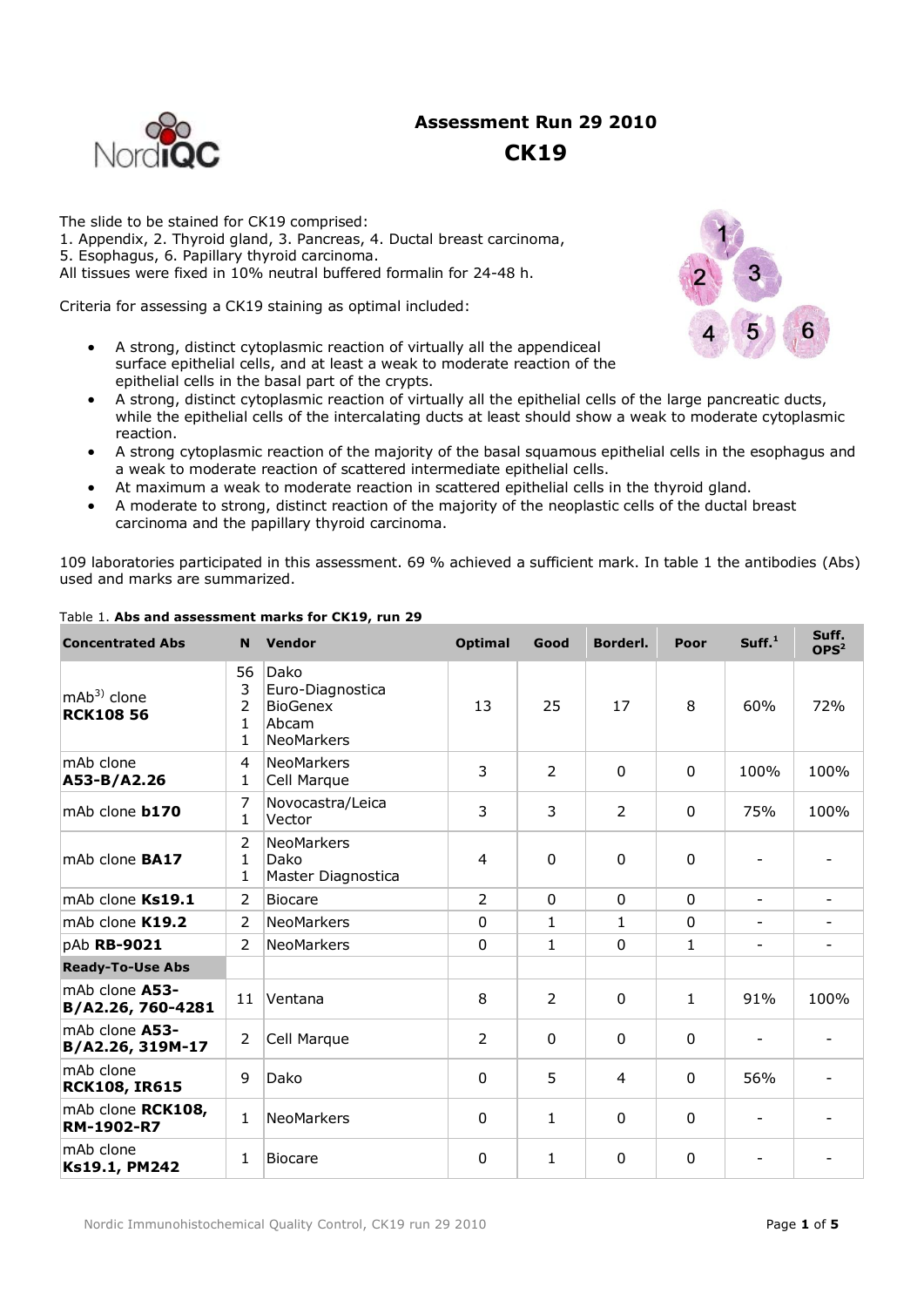| Total             | 109<br>__ | -<br>- | -   | _                | 1 L<br>$\sim$ | -   | - |
|-------------------|-----------|--------|-----|------------------|---------------|-----|---|
| <b>Proportion</b> |           | 31%    | 38% | 22%<br><u>__</u> | 9%            | 59% |   |

1) Proportion of sufficient stains (optimal or good)

2) Proportion of sufficient stains with optimal protocol settings only, see below.

3) mAb: mouse monoclonal antibody, pAb: polyclonal antibody.

The following central protocol parameters were used to obtain an optimal staining:

#### **Concentrated Abs**

mAb clone **RCK108**: The protocols giving an optimal result were all based on HIER with either Tris-EDTA/EGTA pH 9 (5/17)\*, Target Retrieval Solution pH 9 (EnVision FLEX TRS high pH, Dako) (6/16), Bond Epitope Retrieval Solution 1 (Bond, Leica) (1/1) or Citrate pH 6 (1/2) as the retrieval buffer. The mAb was typically diluted in the range of 1:20– 1:100 depending on the total sensitivity of the protocol employed. Using these protocol settings 26 out of 36 laboratories (72 %) produced a sufficient staining (optimal or good).

One lab used a combined epitope retrival by enzyme pre-treatment in Protease 3 (Ventana) and HIER in Cell Conditioning 1 (BenchMark, Ventana). The mAb dilution was 1:50.

\* (number of optimal results/number of laboratories using this buffer)

mAb clone **A53-B/A2.26:** The protocols giving an optimal result were based on HIER with either Tris-EDTA/EGTA pH 9 (1/1), Bond Epitope Retrieval Solution 1 (Bond, Leica) (1/1) or Citrate pH 6 (1/3) as the retrieval buffer. The mAb was typically diluted in the range of 1:50– 1:300 depending on the total sensitivity of the protocol employed. Using these protocol settings all of 3 laboratories produced a sufficient staining (all optimal).

mAb clone **b170:** The protocols giving an optimal result were based on HIER with Bond Epitope Retrieval Solution 2 (Bond, Leica) (1/1), Cell Conditioning 1 (BenchMark, Ventana) (1/1) or Citrate pH 6 (1/1) as the retrieval buffer. The mAb was diluted in the range of 1:50– 1:300 depending on the total sensitivity of the protocol employed. Using these protocol settings all of 4 laboratories produced a sufficient staining.

mAb clone **BA17:** The protocols giving an optimal result were based on HIER with either Target Retrieval Solution pH 9 (EnVision FLEX TRS high pH, Dako)(1/1), Cell Conditioning 1 (BenchMark, Ventana) (1/1), EDTA/EGTA pH 8  $(1/1)$  or Citrate pH 6  $(1/1)$  as the retrieval buffer. The mAb was typically diluted in the range of 1:50 – 1:100 depending on the total sensitivity of the protocol employed. Using these protocol settings all of 4 laboratories produced a sufficient staining (all optimal).

mAb clone **Ks19.1:** The protocols giving an optimal result were based on HIER using Bond Epitope Retrieval Solution 2 (Bond, Leica) (1/1) as the retrieval buffer or enzymatic pre-treatment in Protease 1 (Ventana). The mAb was typically diluted in the range of 1:50– 1:100 depending on the total sensitivity of the protocol employed. Using these protocol settings both of 2 laboratories produced an optimal staining.

### **Ready-To-Use Abs**

mAb clone **A53-B/A2.26** (prod. no. 760-4281, Ventana): The protocols giving an optimal result were based on HIER using mild or standard Cell Conditioning 1, an incubation time of 16-48 min in the primary Ab and UltraView (760-500) or iView (760-091) as the detection system. Using these protocol settings all of 10 (100 %) laboratories produced a sufficient staining.

mAb clone **A53-B/A2.26** (prod. no. 319M-17, Cell Marque): The protocol giving an optimal result was based on HIER using mild Cell Conditioning 1, an incubation time of 16 min in the primary Ab and UltraView (760-500) as the detection system.

#### **The** most frequent causes of insufficient staining were:

- Too low concentration of the primary Ab
- Inappropriate epitope retrieval (e.g., all of 7 protocols based on enzymatic pre-treatment for the mAb clone RCK108 gave an insufficient result)
- Insufficient HIER too short efficient heating time
- Omission of HIER.

In this assessment the prevalent feature of an insufficient staining was a too weak or completely false negative staining of structures expected to stain. Virtually all laboratories were able to demonstrate CK19 in high antigen expressing structures as the pancreatic ducts and the the ductal breast adenocarcinoma, whereas the basal and intermediate squamous epithelial cells of the esophagus and the papillary thyroid carcinoma expressing less CK19 was thus challenging and required an optimally calibrated protocol. The mAb clone RCK108 was the most commonly used Ab for CK19 and could only give a sufficient result if HIER was performed. All of 7 stains based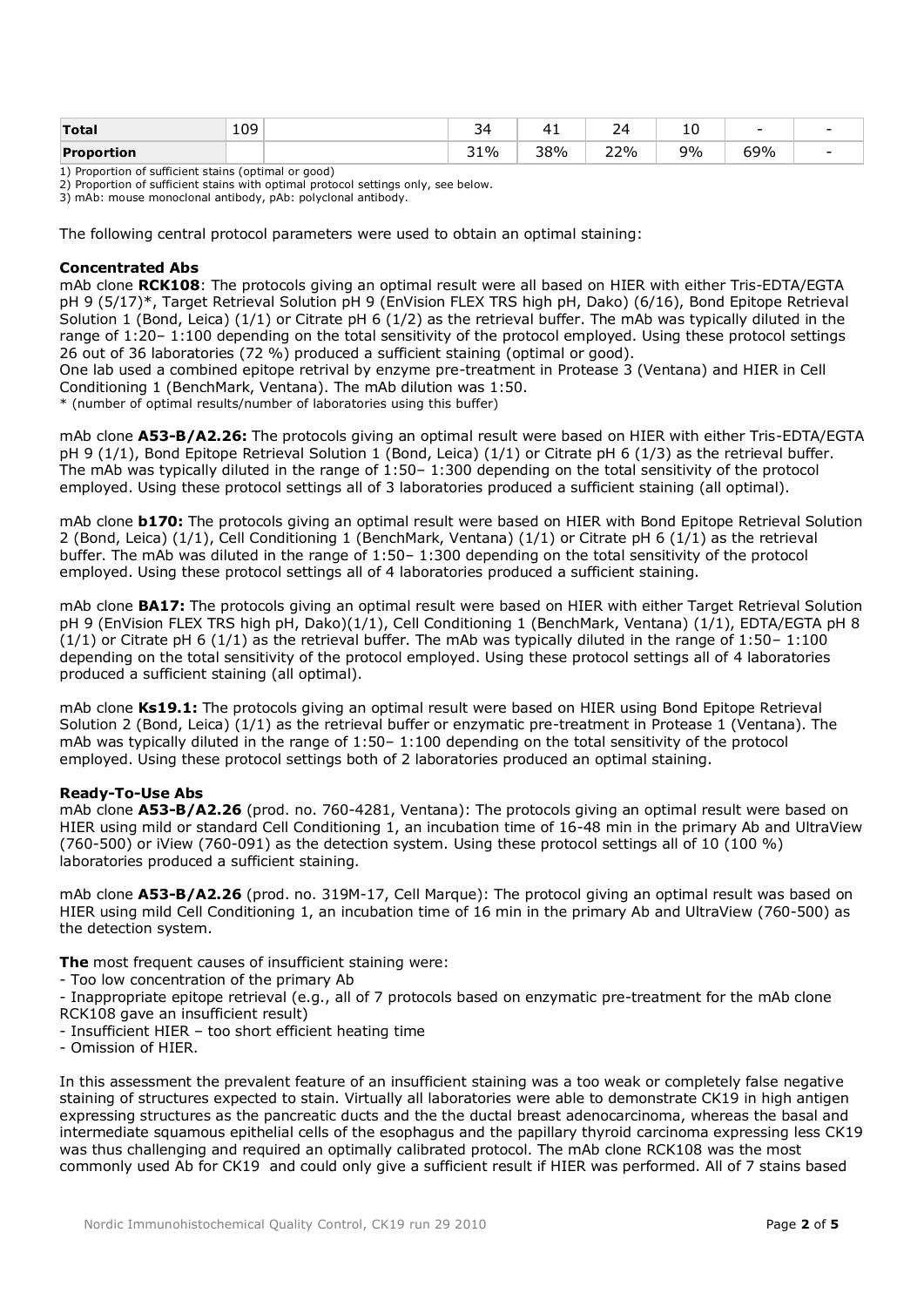on enzymatic pre-treatment were insufficient (all other protocol settings were similar to protocols based on HIER giving sufficient results). The recommended protocol from Dako (the most used vendor) for the mAb clone RCK108 (as a concentrate) is based on proteolytic pre-treatment, whereas HIER is recommended when the clone is sold as a Ready-To-Use (RTU) format from same vendor!

The mAb clone A53-B/A2.26 appeared to be more robust than the mAb clone RCK108, as all of the laboratories produced a sufficient staining when the clone A53-B/A2.26 was applied with the optimal protocol settings for both the concentrated format and the RTU format (compared to 69 % for the mAb clone RCK108). The mAbs clone BA17 and Ks19.1 also appeared to be robust and superior to the mAb clone RCK108, even though the number of protocols was limited.

As control, esophagus displayed the most informative reaction pattern as a critical stain quality indicator for CK19. In the optimal protocols virtually all the basal squamous epithelial cells showed a moderate to strong distinct cytoplasmic staining reaction and - importantly - also scattered intermediate epithelial cells were demonstrated. In the insufficient stains deemed too weak the intermediate cells were negative and the basal cells only showed an equivocal or totally negative staining reaction.

### **Conclusion**

The mAb clones RCK108, A53-B/A2.26, b170, BA17 and Ks19.1 are all recommendable Abs for CK19. Clone A53- B/A2.26 was in this assessment the most robust Ab. For all clones HIER should be used for an optimal performance. Esophagus is an appropriate control for CK19: Virtually all the basal squamous epithelial cells as well as scattered intermediate cells must show a distinct cytoplasmic staining.



### Fig. 1a

Optimal CK19 staining of the appendix using the mAb clone A53-B/A2.26. The surface columnar epithelial cells show a strong cytoplasmic staining, while the columnar epithelial cells in the basal parts of the crypts show a weak to moderate staining. No background staining is seen.



Fig. 1b

Insufficient CK19 staining of the appendix using the mAb clone RCK108 with proteolytic pre-treatment. Only the luminal columnar epithelial cells show a moderate cytoplasmic staining, while virtually no staining is seen in the basal part of the crypts – also compare with Figs. 2b - 4b same protocol.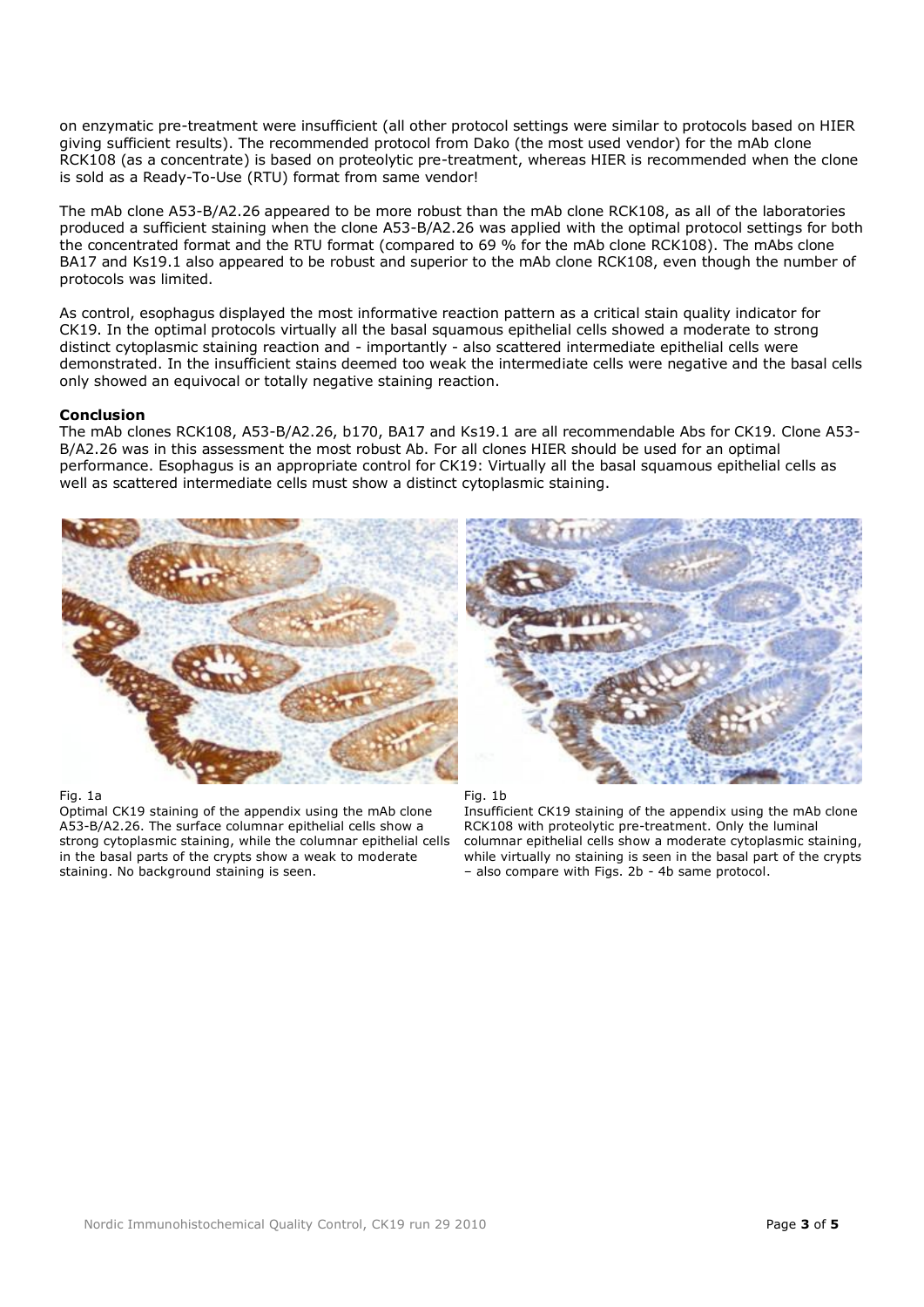

#### Fig. 2a

Optimal CK19 staining of the esophagus using same protocol as Insufficient CK19 staining of the esophagus using same in Fig. 1a. The majority of the basal squamous epithelial cells show a strong cytoplasmic reaction. A weak to moderate reaction is seen in scattered suprabasal epithelial cells.



#### Fig. 3a

Optimal CK19 staining of the thyroid gland using same protocol as in Figs. 1a & 2a. Scattered epithelial cells show a weak to moderate cytoplasmic staining. Compare with the staining reaction in the papillary thyroid carcinoma in Fig. 4a.



Fig. 2b

protocol as in Fig. 1b. No staining in the squamous epithelial cells is seen. This staining pattern typically appeared, when proteolytic pre-treatment was applied for the mAb clone RCK108.





CK19 staining of the thyroid gland using the same insufficient protocol as in Figs. 1b, 2b & 4b. Scattered epithelial cells show a weak to moderate cytoplasmic staining. Also compare with the staining reaction in the papillary thyroid carcinoma in Fig. 4b.